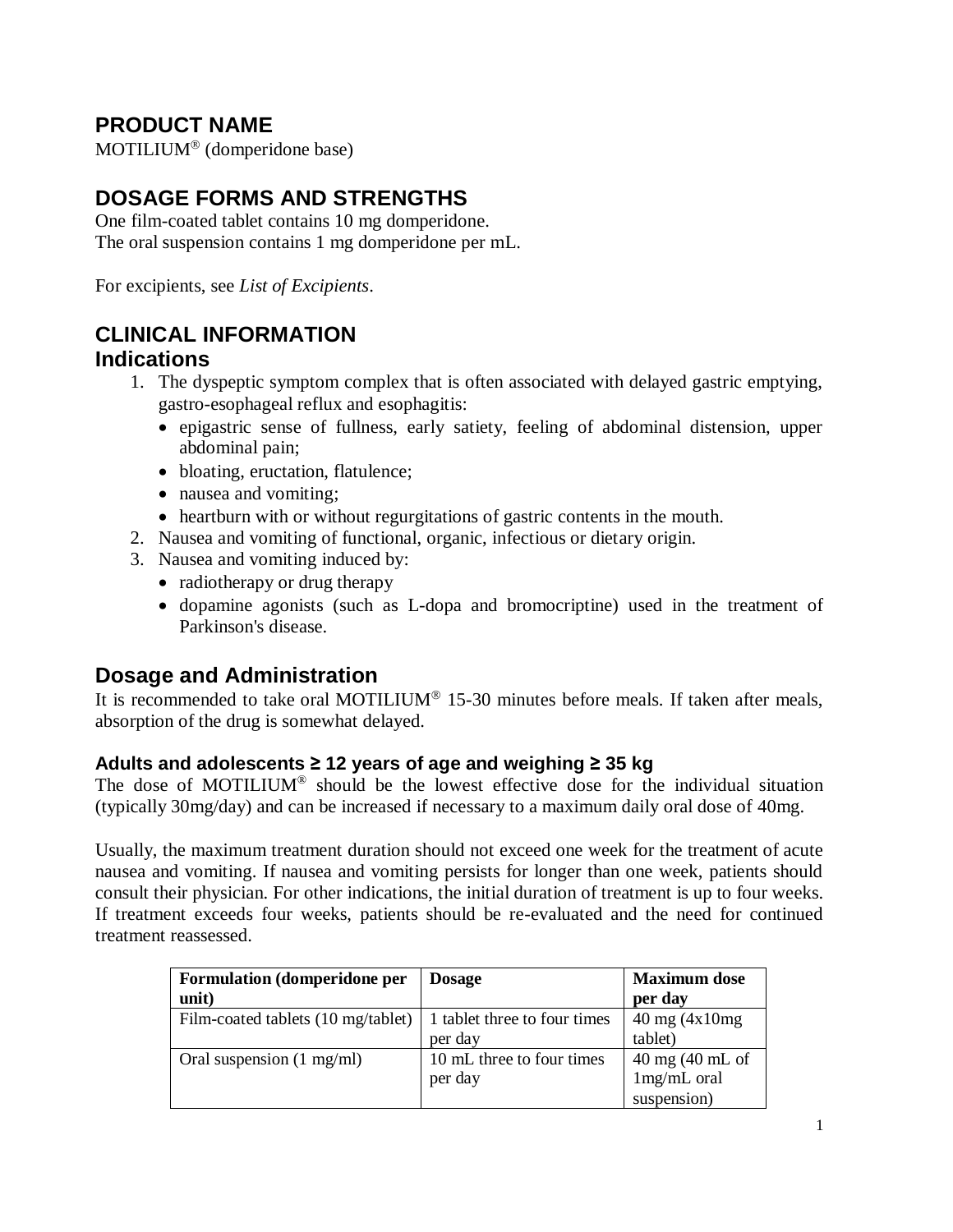Doses above 30mg/day should be used with caution due to potential risk of arrhythmias associated with the higher doses.

### **Infants and children < 12 years of age and weighing < 35 kg**

The efficacy of MOTILIUM<sup>®</sup> has not been established in infants and children < 12 years of age and weighing < 35 kg (see *Clinical Studies*).

# **Use in renal insufficiency**

Since the elimination half-life of domperidone is prolonged in severe renal impairment (serum creatinine > 6mg/100mL, i.e. > 0.6mmol/L, the dosing frequency of MOTILIUM<sup>®</sup> should be reduced to once or twice daily, depending on the severity of the impairment, and the dose may need to be reduced. Patients with severe renal impairment should be reviewed regularly (see *Pharmacokinetic Properties*).

# **Hepatic impairment**

MOTILIUM<sup>®</sup> is contraindicated for patients with moderate (Child-Pugh 7 to 9) or severe (Child-Pugh >9) hepatic impairment (see *Contraindications*). Dose adjustment is not required for patients with mild (Child-Pugh 5 to 6) hepatic impairment (see *Pharmacokinetic Properties*).

# **Contraindications**

 $MOTILIUM<sup>®</sup>$  is contraindicated in the following situations:

- Known hypersensitivity to domperidone or any of the excipients
- Prolactin-releasing pituitary tumour (prolactinoma)
- Co-administration with QT-prolonging drugs (see *Interactions*)
- Co-administration with potent CYP3A4 inhibitors (see *Interactions*)
- In patients who have known existing prolongation of cardiac conduction of intervals, particularly QTc, patients with significant electrolyte disturbances or underlying cardiac diseases such as congestive heart failure (see *Warnings and Precautions*)
- Whenever stimulation of gastric motility might be dangerous, e.g. in the presence of gastro-intestinal haemorrhage, mechanical obstruction or perforation
- In patients with moderate or severe hepatic impairment (see *Pharmacokinetic Properties*)

# **Warnings and Precautions**

### **Cardiac effects**

Epidemiological studies showed that domperidone may be associated with an increased risk of serious ventricular arrhythmias or sudden cardiac death (see *Adverse Reactions*). Those studies suggest this increased risk may be higher in patients older than 60 years or in patients taking oral doses greater than 30 mg per day. Therefore, MOTILIUM® should be used with caution in older patients. Domperidone should be used at the lowest effective dose in adults.

Patients older than 60 years of age should consult their physician before taking MOTILIUM®.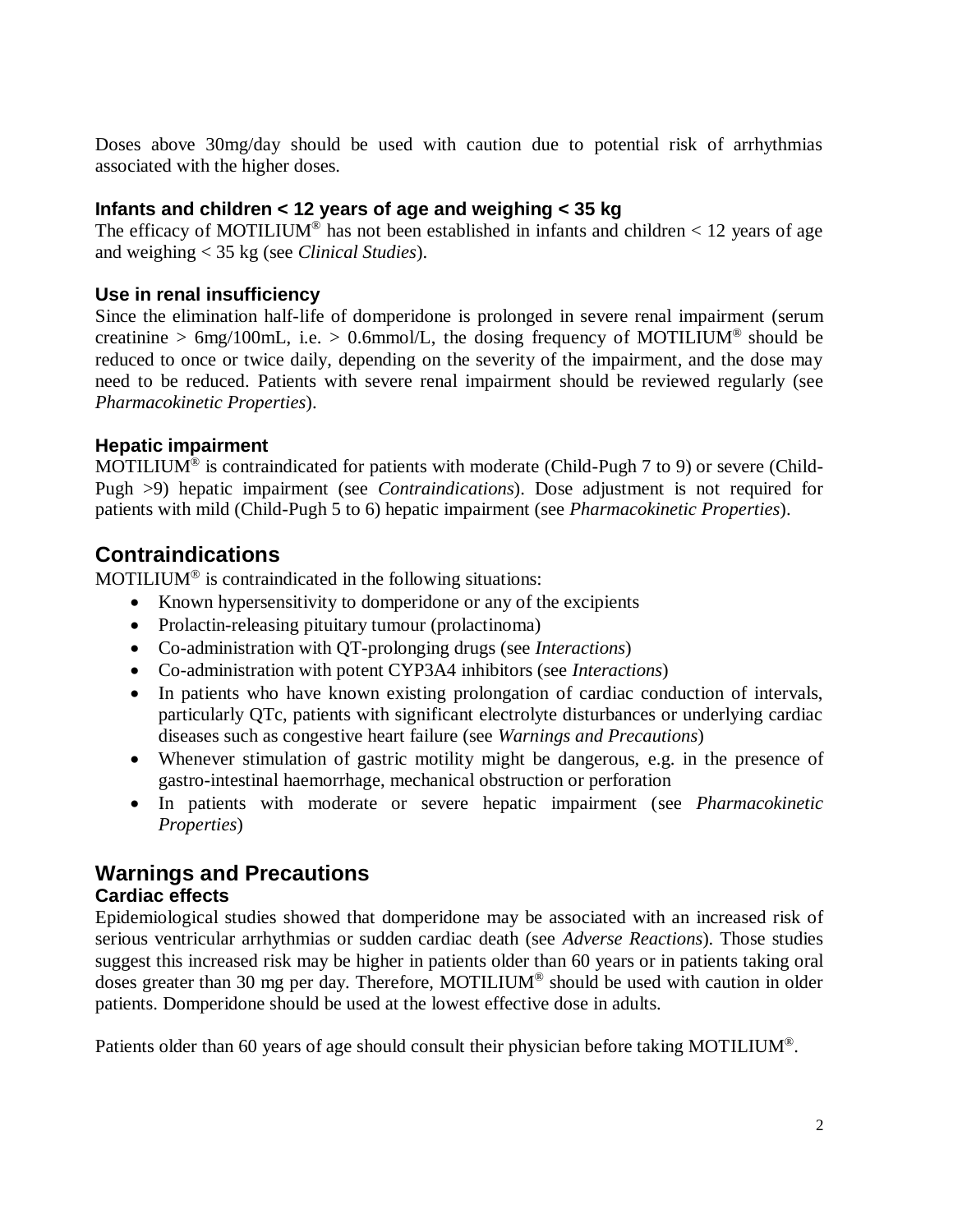Due to increased risk of ventricular arrhythmia, MOTILIUM® is contraindicated in patients with known existing prolongation of cardiac conduction intervals, particularly QTc, in patients with significant electrolyte disturbances (hypokalaemia, hyperkalaemia, hypomagnesaemia), or bradycardia, or in patients with underlying cardiac diseases such as congestive heart failure. Electrolyte disturbances (hypokalaemia, hyperkalaemia, hypomagnesaemia) and bradycardia are known to be conditions increasing the proarrhythmic risk.

Treatment with MOTILIUM<sup>®</sup> should be stopped if signs or symptoms occur that may be associated with cardiac arrhythmia, and the patient should promptly consult their physician.

Chronic administration of domperidone is not recommended.

#### **Use with Antacids or antisecretory agents**

Antacids or antisecretory agents should not be taken simultaneously with oral formulations of MOTILIUM<sup>®</sup> as they lower the oral bioavailability of domperidone. When used concomitantly, MOTILIUM<sup>®</sup> should be taken before meals and antacids or antisecretory agents after meals. Dosing with these agents should be separated from dosing with MOTILIUM<sup>®</sup> by at least 2 hours.

#### **Excipients**

The film-coated tablets contain lactose and may be unsuitable for patients with lactose intolerance, galactosemia or glucose/galactose malabsorption.

The oral suspension contains sorbitol and may be unsuitable for patients with sorbitol intolerance.

### **Interactions**

The main metabolic pathway of domperidone is through CYP3A4. *In vitro* and human data show that the concomitant use of drugs that significantly inhibit this enzyme may result in increased plasma levels of domperidone.

Increased risk of occurrence of QT-interval prolongation, due to pharmacodynamic and/or pharmacokinetic interactions.

### **Concomitant use of the following substances is contraindicated**

QTc prolonging medicinal products

- anti-arrhythmics class IA (e.g., disopyramide, hydroquinidine, quinidine)
- anti-arrhythmics class III (e.g., amiodarone, dofetilide, dronedarone, ibutilide, sotalol)
- certain anti-psychotics (e.g., haloperidol, pimozide, sertindole)
- certain anti-depressants (e.g., citalopram, escitalopram)
- certain antibiotics (e.g., erythromycin, levofloxacin, moxifloxacin, spiramycin)
- certain antifungal agents (e.g., pentamidine)
- certain antimalarial agents (in particular halofantrine, lumefantrine)
- certain gastro-intestinal medicines (e.g., cisapride, dolasetron, prucalopride)
- certain antihistaminics (e.g., mequitazine, mizolastine)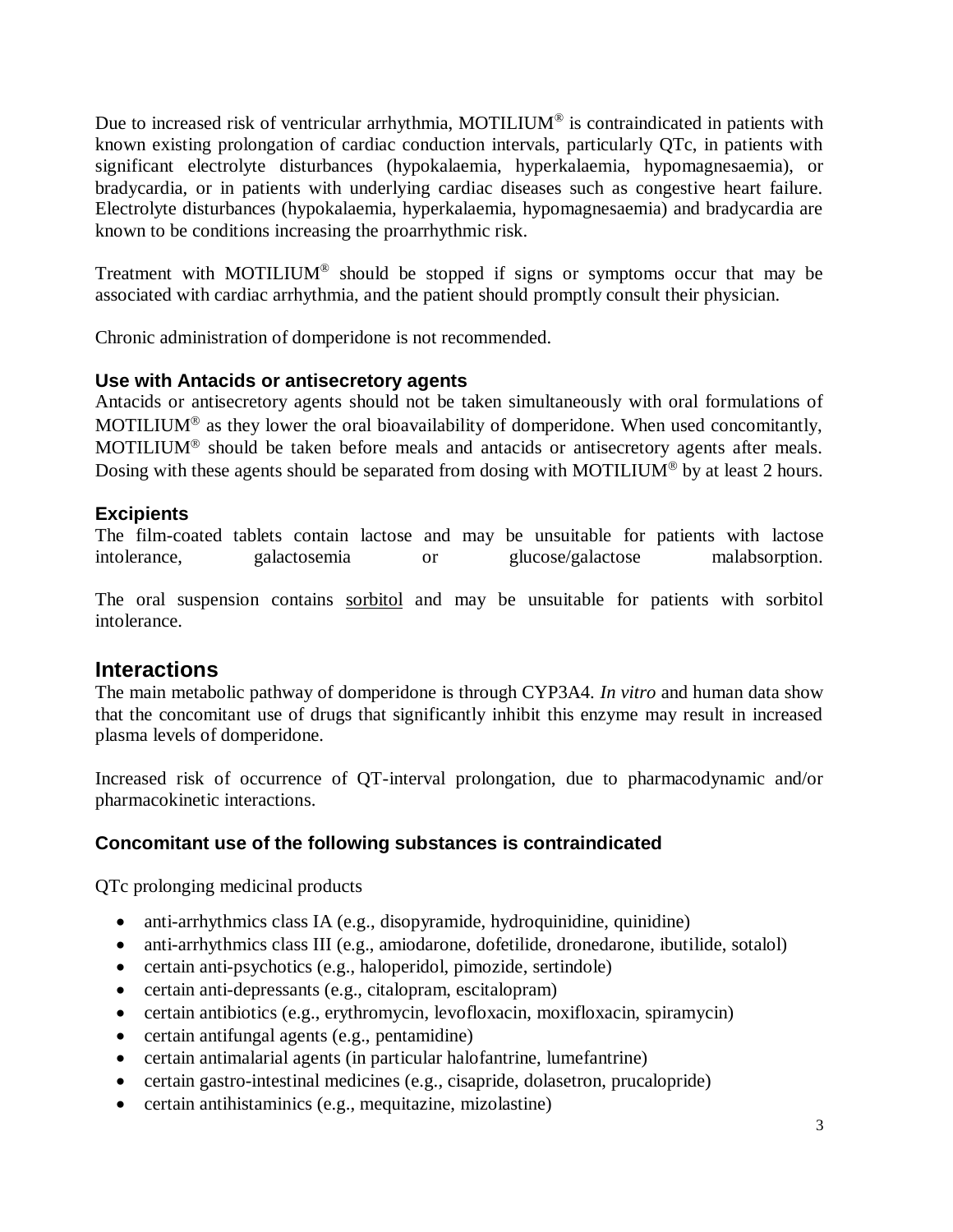- certain medicines used in cancer (e.g., toremifene, vandetanib, vincamine)
- certain other medicines (e.g., bepridil, diphemanil, methadone) (see *Contraindications*)

Potent CYP3A4 inhibitors (regardless of their QT prolonging effects), i.e.:

- protease inhibitors
- systemic azole antifungals
- some macrolides (erythromycin, clarithromycin, telithromycin) (see C*ontraindications*)

#### **Concomitant use of the following substances is not recommended**

Moderate CYP3A4 inhibitors i.e. diltiazem, verapamil and some macrolides (see *Contraindications*)

#### **Concomitant use of the following substances requires caution in use**

Caution with bradycardia and hypokalaemia-inducing drugs, as well as with the following macrolides involved in QT-interval prolongation: azithromycin and roxithromycin (clarithromycin is contraindicated as it is a potent CYP3A4 inhibitor).

The above list of substances is representative and not exhaustive.

Concomitant administration of anticholinergic drugs (e.g., dextromethorphan, diphenhydramine) may antagonize the anti-dyspeptic effect of MOTILIUM® .

Theoretically, since MOTILIUM<sup>®</sup> has gastro-kinetic effects, it could influence the absorption of concomitantly orally administered drugs, particularly those with sustained release or enteric coated formulations. However, in patients already stabilized on digoxin or paracetamol, concomitant administration of domperidone did not influence the blood levels of these drugs.

MOTILIUM<sup>®</sup> may also be given with:

- neuroleptics, the action of which it does not potentiate,
- dopaminergic agonists (bromocriptine, L-dopa), whose unwanted peripheral effects such as digestive disorders, nausea and vomiting it suppresses without counteracting their central properties.

# **Pregnancy and Breast-feeding Pregnancy**

There are limited post-marketing data on the use of domperidone in pregnant women. A study in rats has shown reproductive toxicity at a high, maternally toxic dose. The potential risk for humans is unknown. Therefore, MOTILIUM<sup>®</sup> should only be used during pregnancy when justified by the anticipated therapeutic benefit.

#### **Breast-feeding**

The amount of domperidone that could be ingested by an infant through breast milk is low. The maximal relative infant dose (%) is estimated to be about 0.1% of the maternal weight-adjusted dosage. It is not known whether this is harmful to the newborn. Therefore, breast-feeding is not recommended for women who are taking MOTILIUM<sup>®</sup>.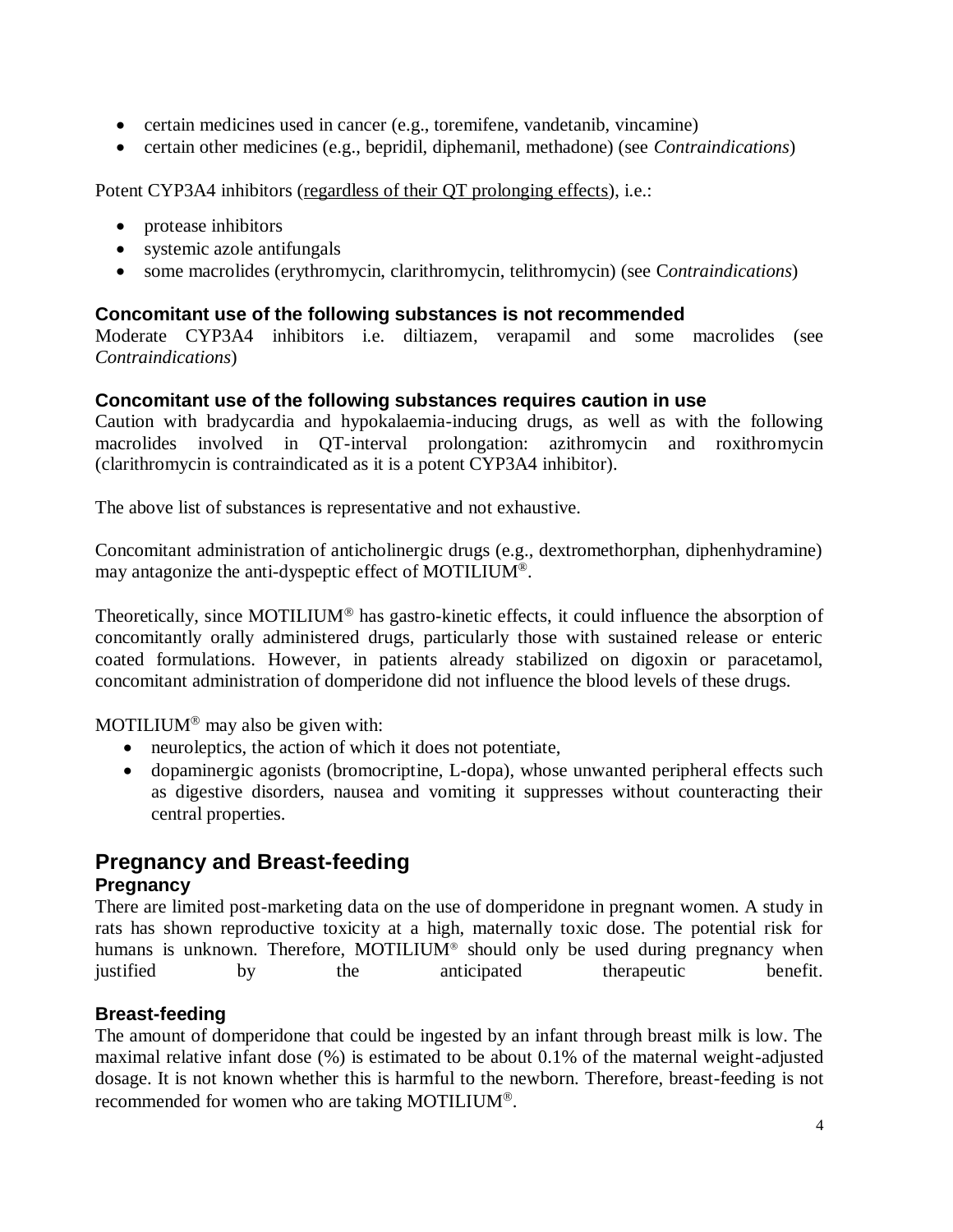# **Effects on Ability to Drive and Use Machines**

Dizziness and somnolence have been observed following use of domperidone (see *Adverse Reactions*). Therefore, patients should be advised not to drive or use machinery or engage in other activities requiring mental alertness and coordination until they have established how MOTILIUM<sup>®</sup> affects them.

# **Adverse Reactions**

Throughout this section, adverse reactions are presented. Adverse reactions are adverse events that were considered to be reasonably associated with the use of domperidone based on the comprehensive assessment of the available adverse event information. A causal relationship with domperidone usually cannot be reliably established in individual cases. Further, because clinical trials are conducted under widely varying conditions, adverse reaction rates observed in the clinical trials of a drug cannot be directly compared to rates in the clinical trials of another drug and may not reflect the rates observed in clinical practice.

### **Clinical Trial Data**

The safety of MOTILIUM<sup>®</sup> was evaluated in 1221 patients with gastroparesis, dyspepsia, gastroesophageal reflux disorder (GERD), or other related conditions in 45 clinical trials included in the safety database. All patients were  $\geq 15$  years old and received at least one dose of oral MOTILIUM<sup>®</sup> (domperidone base). Slightly fewer than one-half  $(553/1221)$  of patients were diabetic. The median total daily dose was 80 mg (range 10 to 160 mg), with 230 patients receiving a dose greater than 80 mg. Median duration of exposure was 56 days (range 1 to 2248 days).

Adverse reactions reported by  $\geq$ 1% of patients treated with domperidone in these 45 clinical trials are shown in Table 1.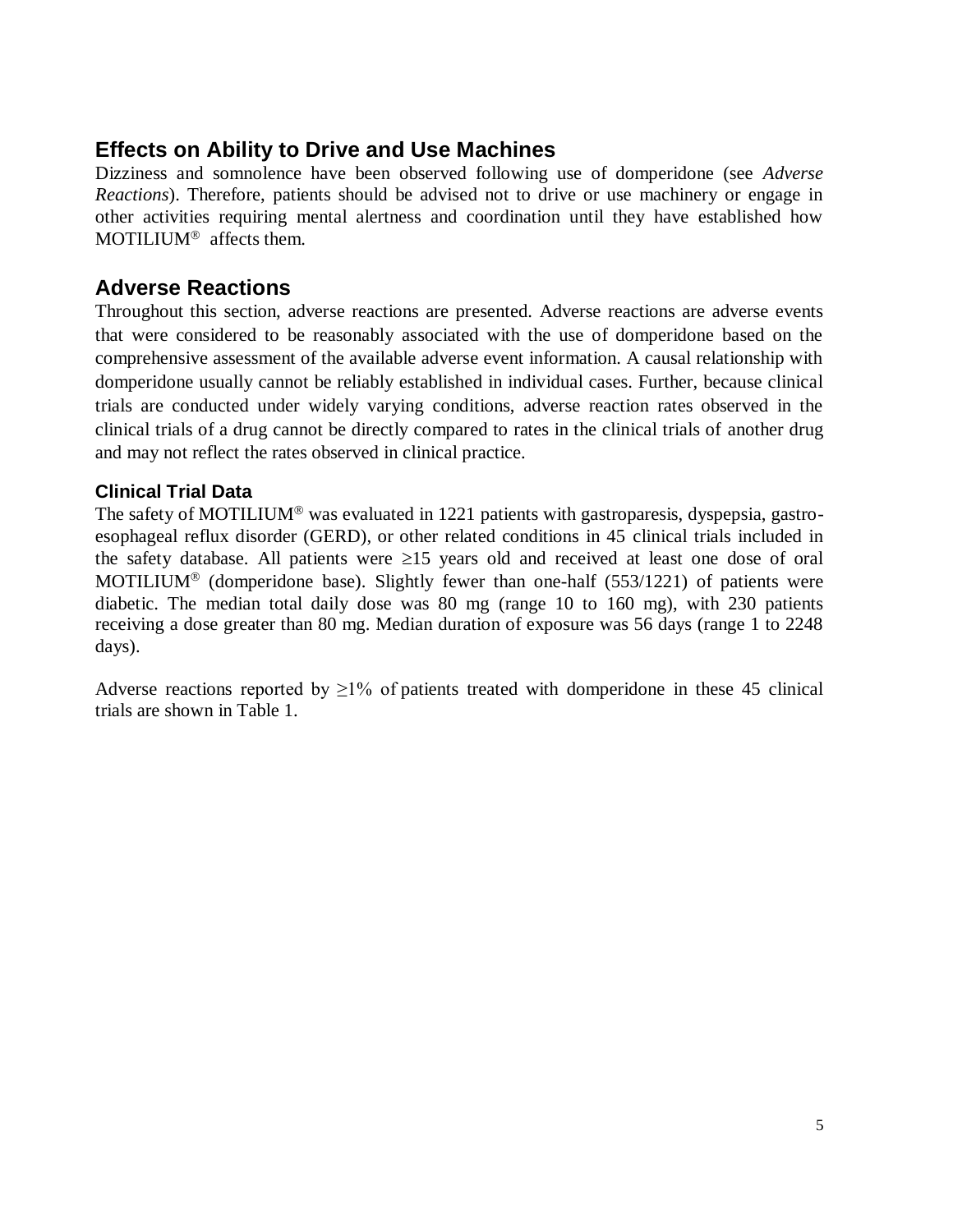| <b>Patients in 45 Clinical Trials</b>                       |                      |  |
|-------------------------------------------------------------|----------------------|--|
| <b>System/Organ Class</b>                                   | Domperidone (n=1221) |  |
| <b>Adverse Reaction</b>                                     | $\frac{0}{0}$        |  |
| <b>Psychiatric Disorders</b>                                |                      |  |
| Depression                                                  | 2.5                  |  |
| Anxiety                                                     | 1.6                  |  |
| Libido Decreased/Loss of Libido                             | 1.5                  |  |
| <b>Nervous System Disorders</b>                             |                      |  |
| Headache                                                    | 5.6                  |  |
| Somnolence                                                  | 2.5                  |  |
| Akathisia                                                   | 1.0                  |  |
| <b>Gastrointestinal Disorders</b>                           |                      |  |
| Diarrhoea                                                   | 5.2                  |  |
| <b>Skin and Subcutaneous Tissue Disorders</b>               |                      |  |
| Rash                                                        | 2.8                  |  |
| Pruritus                                                    | 1.7                  |  |
| <b>Reproductive System and Breast Disorders</b>             |                      |  |
| Breast Enlargement/Gynaecomastia                            | 5.3                  |  |
| <b>Breast Tenderness</b>                                    | 4.4                  |  |
| Galactorrhoea                                               | 3.3                  |  |
| Amenorrhoea                                                 | 2.9                  |  |
| <b>Breast Pain</b>                                          | 2.3                  |  |
| <b>Menstruation Irregular</b>                               | 2.0                  |  |
| <b>Lactation Disorder</b>                                   | 1.6                  |  |
| <b>General Disorders and Administration Site Conditions</b> |                      |  |
| Asthenia                                                    | 1.9                  |  |

**Table 1. Adverse Reactions Reported by ≥ 1% of Domperidone-Treated Patients in 45 Clinical Trials** 

Adverse reactions that occurred in <1% of Domperidone-treated patients in the 45 clinical trials (n=1221) are listed below in Table 2.

| Tabic 4.<br>Auverse Reactions Reported by $\leq 1/0$ or Dompertuble-Treated<br><b>Patients in 45 Clinical Trials</b> |                        |  |
|----------------------------------------------------------------------------------------------------------------------|------------------------|--|
| <b>System/Organ Class</b>                                                                                            | Domperidone $(n=1221)$ |  |
| <b>Adverse Reaction</b>                                                                                              | $\frac{6}{9}$          |  |
| <b>Immune System Disorders</b>                                                                                       |                        |  |
| Hypersensitivity                                                                                                     | 0.2                    |  |
| <b>Skin and Subcutaneous Tissue Disorders</b>                                                                        |                        |  |
| Urticaria                                                                                                            | 0.7                    |  |
| <b>Reproductive System and Breast Disorders</b>                                                                      |                        |  |
| <b>Breast Discharge</b>                                                                                              | 0.8                    |  |
| <b>Breast Swelling</b>                                                                                               | 0.5                    |  |

**Table 2. Adverse Reactions Reported by <1% of Domperidone-Treated** 

The following adverse reaction has been reported with over-the-counter use: dry mouth.

#### **Postmarketing**

In addition to the adverse reactions reported during clinical studies and listed above, the following adverse reactions have been reported during postmarketing experience (Table 3). In the table, the frequencies are provided according to the following convention:

| Very common | >1/10               |
|-------------|---------------------|
| Common      | $>1/100$ and < 1/10 |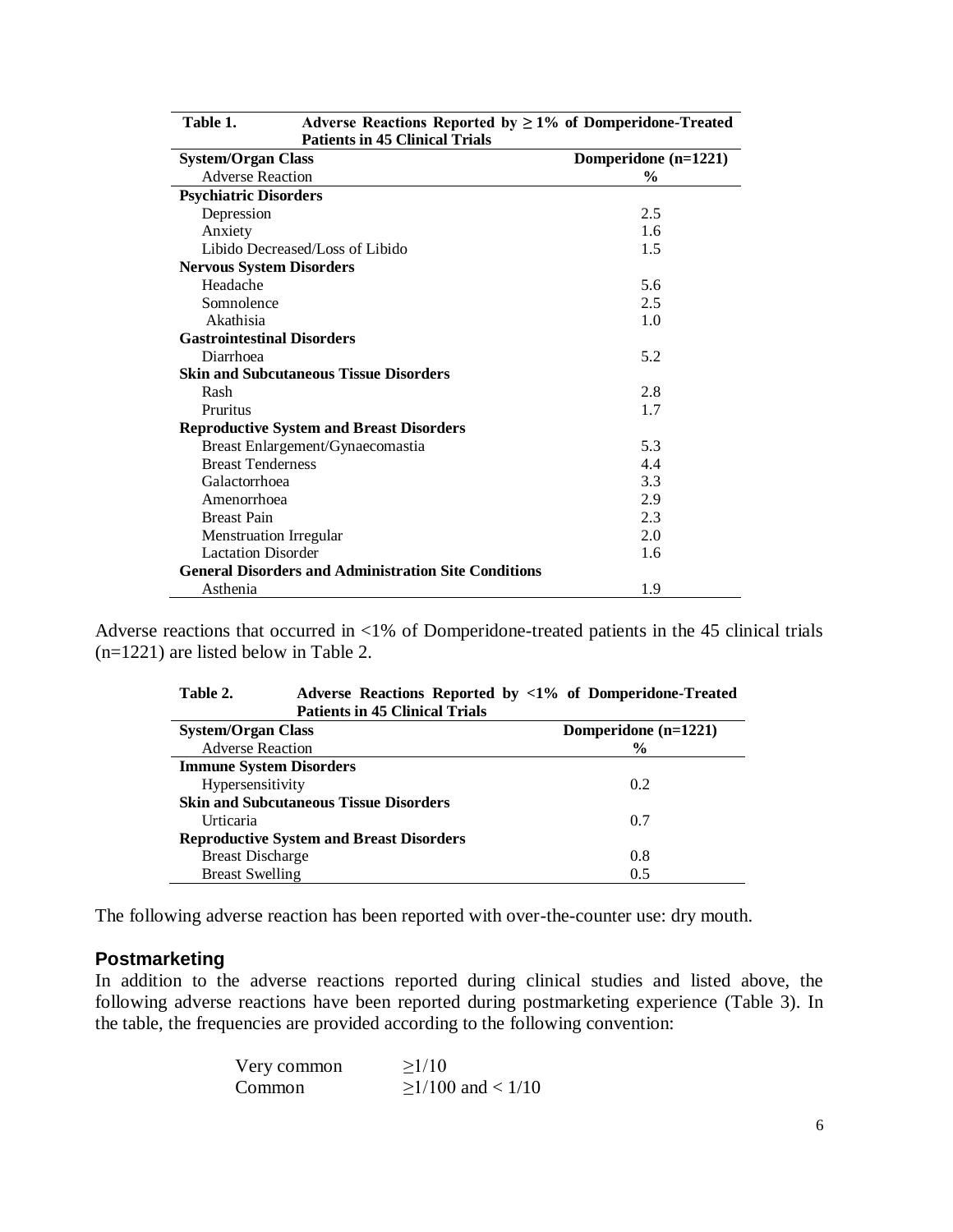| Uncommon  | $\geq$ 1/ 1,000 and < 1/100                     |
|-----------|-------------------------------------------------|
| Rare      | $\geq$ 1/10,000 and < 1/1,000                   |
| Very rare | $\langle 1/10,000,$ including isolated reports. |

In Table 3, adverse reactions are presented by frequency category based on spontaneous reporting rates.

> **Table 3. Adverse Reactions Identified During Postmarketing Experience with Domperidone by Frequency Category Estimated from Spontaneous Reporting Rates**

| Anaphylactic Reaction (including Anaphylactic Shock)    |  |
|---------------------------------------------------------|--|
|                                                         |  |
| Agitation, Nervousness                                  |  |
|                                                         |  |
| Dizziness, Extrapyramidal Disorder, Convulsion          |  |
|                                                         |  |
| Sudden Cardiac Death*, Serious Ventricular              |  |
| Arrhythmias*(see Warnings and Precautions)              |  |
| <b>Skin and Subcutaneous Tissue Disorders</b>           |  |
| Angioedema                                              |  |
|                                                         |  |
| <b>Urinary Retention</b>                                |  |
|                                                         |  |
| Liver Function Test Abnormal, Blood Prolactin Increased |  |
|                                                         |  |
|                                                         |  |

#### **Pediatric population**

In postmarketing experience, there were no differences in the safety profile of adults and children.

As the hypophysis is outside the blood brain barrier, domperidone may cause an increase in prolactin levels. In rare cases this hyperprolactinaemia may lead to neuro-endocrinological side effects such as galactorrhoea, gynaecomastia and amenorrhoea.

# **Overdose**

#### **Symptoms and signs**

Overdose has been reported primarily in infants and children. Symptoms of overdose may include agitation, altered consciousness, convulsion, disorientation, somnolence and extrapyramidal reactions.

#### **Treatment**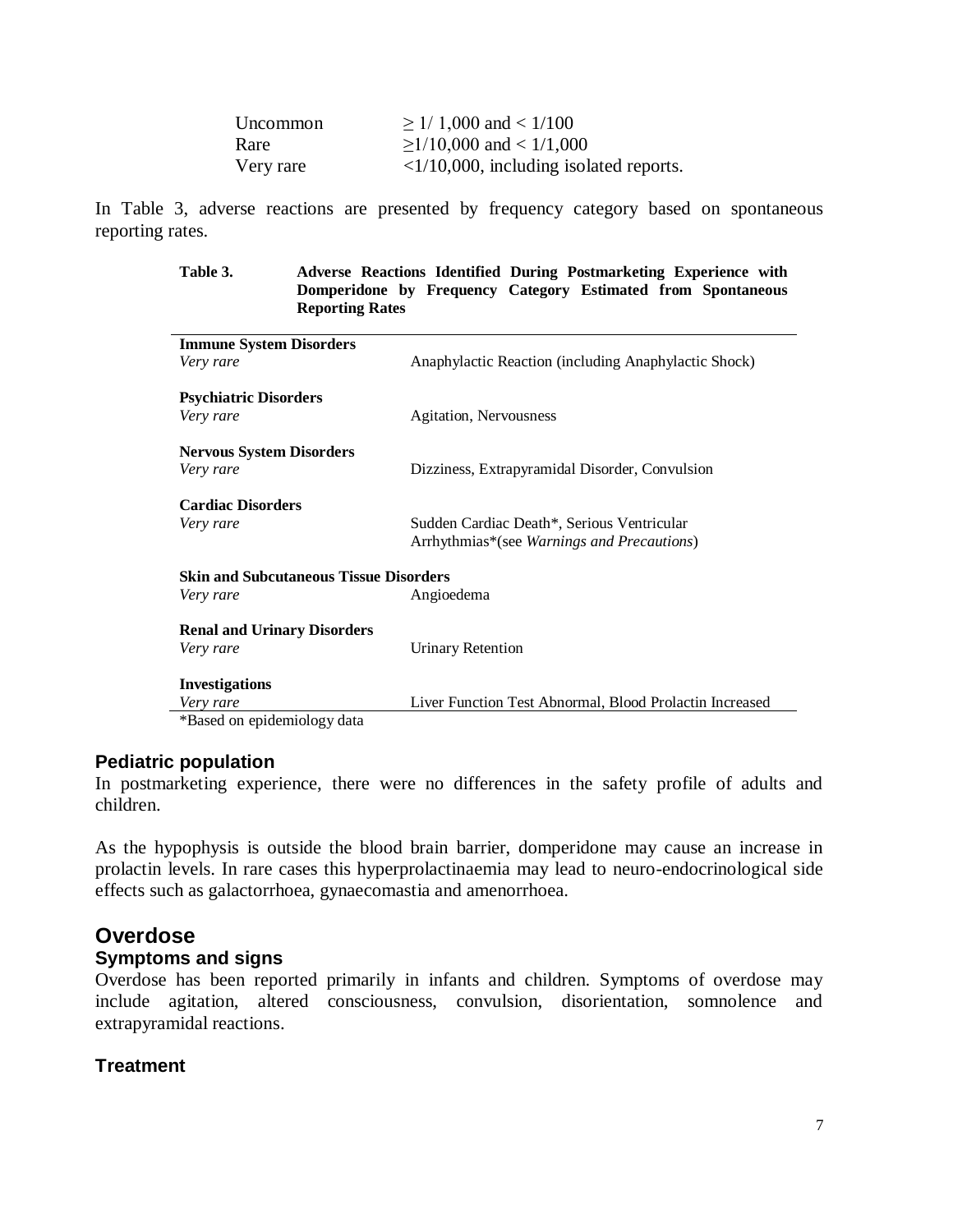There is no specific antidote to domperidone. Close medical supervision and supportive therapy is recommended. Anticholinergic or anti-Parkinson drugs may be helpful in controlling the extrapyramidal reactions.

It is advisable to contact a poison control center to obtain the latest recommendations for the management of an overdose.

# **PHARMACOLOGICAL PROPERTIES Pharmacodynamic Properties**

Pharmacotherapeutic group: Propulsives, ATC code: A03FA03

Domperidone is a dopamine antagonist with anti-emetic properties. Domperidone does not readily cross the blood-brain barrier. In domperidone users, especially in adults, extrapyramidal side effects are very rare, but domperidone promotes the release of prolactin from the pituitary. Its anti-emetic effect may be due to a combination of peripheral (gastrokinetic) effects and antagonism of dopamine receptors in the chemoreceptor trigger zone, which lies outside the blood-brain barrier in the area postrema. Animal studies, together with the low concentrations found in the brain, indicate a predominantly peripheral effect of domperidone on dopamine receptors. Studies in man have shown oral domperidone to increase lower oesophageal pressure, improve antroduodenal motility and accelerate gastric emptying. There is no effect on gastric secretion.

#### **Effect on QT/QTc Interval and Cardiac Electrophysiology**

In accordance with ICH—E14 guidelines, a thorough QT study was performed in healthy subjects. This study included a placebo, active comparator and positive control and was conducted using recommended and supra-therapeutic doses (10 and 20 mg administered 4 times a day). This study found a maximal difference was QTc between domperidone and placebo in LS-means in the change from baseline of 3.4 msec for 20 mg domperidone administered 4 times a day on Day 4, and the 2-sided 90% CI (1.0 - 5.9 msec) did not exceed 10 msec. The QT prolongation observed in this study when domperidone was administered according to the recommended dosing regimen is not clinically relevant.

# **Clinical Studies**

#### **Infants and children ≤ 12 years of age**

A multicenter, double blind, randomized, placebo controlled, parallel group, prospective study was conducted to evaluate the safety and efficacy of domperidone in 292 children with acute gastroenteritis aged 6 months to 12 years (median age 7 years). In addition to oral rehydration treatment (ORT), randomized subjects received domperidone oral suspension at 0.25 mg/kg (up to a maximum of 30 mg domperidone/day), or placebo, 3 times a day, for up to 7 days. This study did not achieve the primary objective, which was to demonstrate that domperidone suspension plus ORT is more effective than placebo plus ORT at reducing the percentage of subjects with no vomiting episodes during the first 48 hours after the first treatment administration.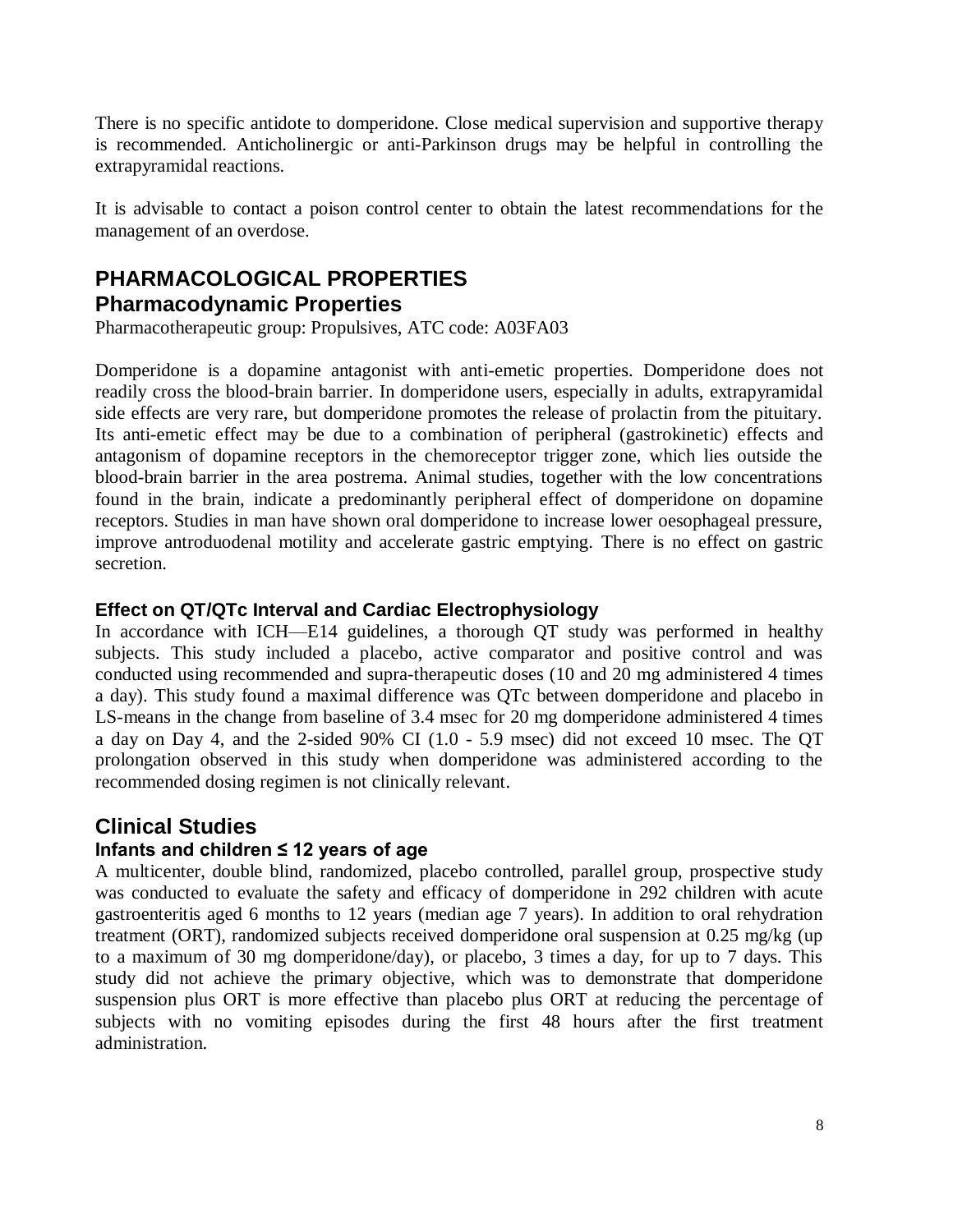# **Pharmacokinetic Properties Absorption**

In fasting subjects, domperidone is rapidly absorbed after oral administration, with peak plasma concentrations occurring at approximately 60 minutes after dosing. The key pharmacokinetic parameters after a single or multiple doses (administered 4 times a day) of 10mg domperidone base tablets to healthy subjects are presented in the table below. The  $C_{\text{max}}$  and AUC values of domperidone increased proportionally with dose in the 10mg to 20mg dose range.

| Key Domperidone Pharmacokinetic Parameters After a Single or Multiple Doses (administered |                                                 |                              |  |
|-------------------------------------------------------------------------------------------|-------------------------------------------------|------------------------------|--|
| 4 times a day) of 10 mg Domperidone Base Tablets to Healthy Subjects                      |                                                 |                              |  |
| PK parameter                                                                              | Domperidone 10 mg administered four times a day |                              |  |
| Mean                                                                                      | Day 1                                           | Day 4                        |  |
| n                                                                                         | 40                                              | 40                           |  |
| $C_{\text{min}}$ , ng/mL                                                                  | <b>NA</b>                                       | 5.26 (CV: 31.1%)             |  |
| $C_{\text{max}}$ , ng/mL                                                                  | $11.6$ (CV: 50.8%)                              | 17.3 (CV: 35.4%)             |  |
| $t_{\rm max}$ , $h^a$                                                                     | $1.02$ (range: $0.52 - 5.02$ )                  | 1.02 (range: $0.50 - 4.03$ ) |  |
| $AUC_{5h}$ , ng.h/mL                                                                      | 20.4 (CV: 34.4%)                                | 47.8 (CV: 30.5%)             |  |
| <sup>a</sup> median (range)                                                               |                                                 |                              |  |
| Source: Study DOM-DYP-1001                                                                |                                                 |                              |  |

The low absolute bioavailability of oral domperidone (approximately 15%) is due to an extensive first-pass metabolism in the gut wall and liver. Although domperidone's bioavailability is enhanced in normal subjects when taken after a meal, patients with gastro-intestinal complaints should take domperidone 15-30 minutes before a meal. Reduced gastric acidity impairs the absorption of domperidone base. Oral bioavailability of domperidone base is decreased by prior concomitant administration of cimetidine and sodium bicarbonate. The time of peak absorption is slightly delayed and the AUC somewhat increased when the oral drug is taken after a meal.

#### **Distribution**

Domperidone is 91-93% bound to plasma proteins. Distribution studies with radiolabelled drug in animals have shown wide tissue distribution, but low brain concentration. Small amounts of drug cross the placenta in rats.

#### **Metabolism**

Domperidone undergoes rapid and extensive hepatic metabolism by hydroxylation and Ndealkylation. *In vitro* metabolism experiments with diagnostic inhibitors revealed that CYP3A4 is a major form of cytochrome P-450 involved in the N-dealkylation of domperidone, whereas CYP3A4, CYP1A2 and CYP2E1 are involved in domperidone aromatic hydroxylation.

#### **Excretion**

Urinary and fecal excretions amount to 31 and 66% of the oral dose respectively. The proportion of the drug excreted unchanged is small (10% of faecal excretion and approximately 1% of urinary excretion).

The plasma half-life after a single oral dose is 7-9 hours in healthy subjects but is prolonged in patients with severe renal insufficiency.

### **Special Populations**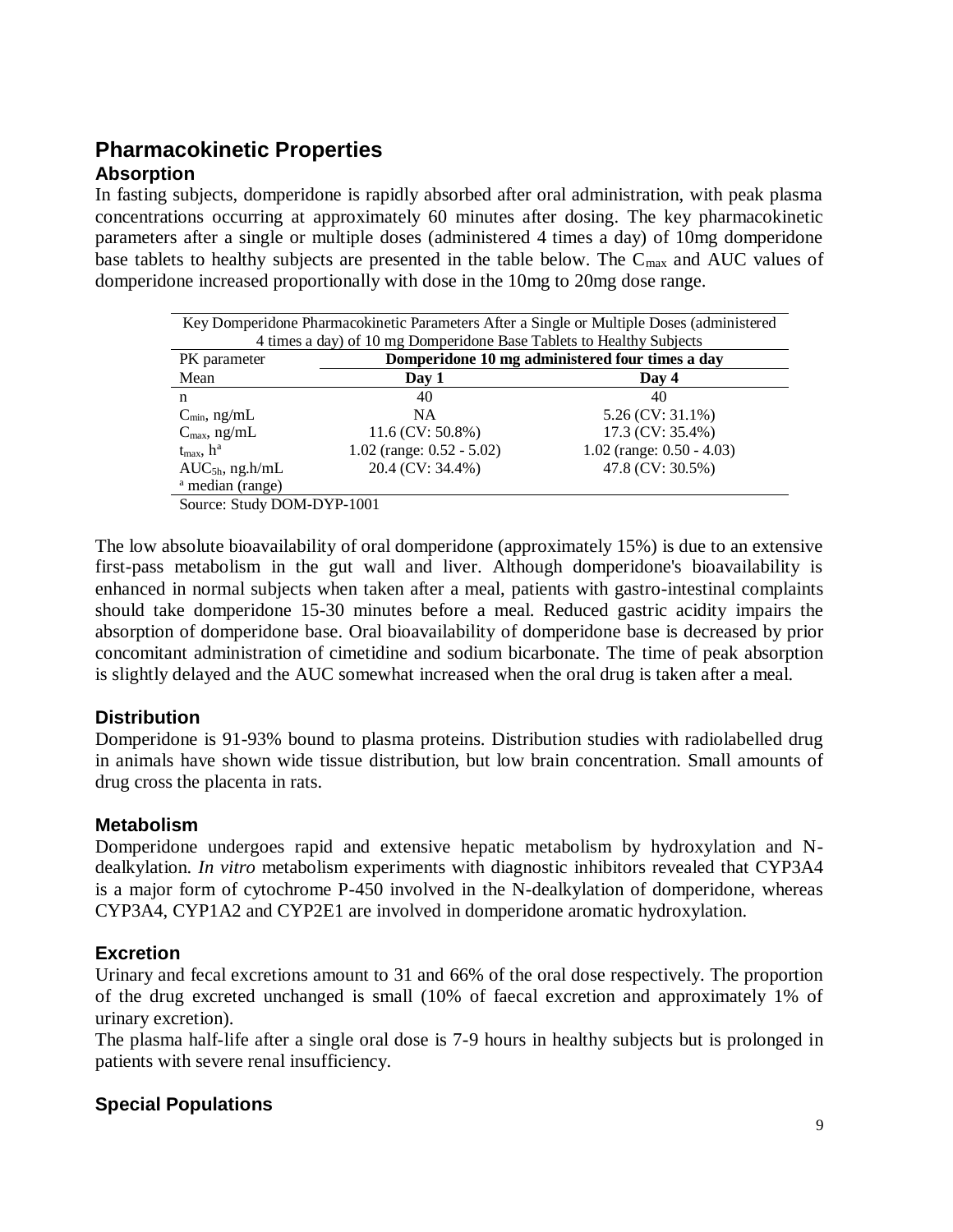#### *Hepatic impairment*

In subjects with moderate hepatic impairment (Pugh score 7 to 9, Child-Pugh rating B), the AUC and  $C_{\text{max}}$  of domperidone is 2.9- and 1.5-fold higher, respectively, than in healthy subjects. The unbound fraction is increased by 25%, and the terminal elimination half-life is prolonged from 15 to 23 hours. Subjects with mild hepatic impairment have a somewhat lower systemic exposure than healthy subjects based on Cmax and AUC, with no change in protein binding or terminal half-life. Subjects with severe hepatic impairment were not studied (see *Contraindications*).

#### *Renal impairment*

In subjects with severe renal insufficiency (serum creatinine  $> 6$  mg/100 mL, i.e.  $> 0.6$  mmol/L) the half-life of domperidone is increased from 7.4 to 20.8 hours, but plasma drug levels are lower than in subjects with normal renal function. Very little unchanged drug (approximately 1%) is excreted via the kidneys (see *Dosage and Administration*).

# **NON-CLINICAL INFORMATION**

At a high, maternally toxic dose of 200mg/kg/day, teratogenic effects (organ abnormalities such as anophthalmia, microphthalmia and displacement of the subclavian artery) were seen in the rat. The clinical significance of these findings is unknown. No teratogenicity was observed in mice and rabbits.

Electrophysiological *in vitro* and *in vivo* studies have shown that domperidone, at high concentrations, may prolong the QTc interval.

In juvenile rats, a no observed adverse effect level of 10mg/kg was observed following 30 days of once daily repeat intraperitoneal dosing. Single introperitoneal or intravenous doses showed similar  $LD_{50}$  values (mean range 53-76mg/kg) in both juvenile and adult rats.

# **PHARMACEUTICAL INFORMATION**

# **List of Excipients**

#### **Film coated tablets**

Hydrogenated cottonseed oil, hypromellose, lactose monohydrate, magnesium stearate, maize starch, microcrystalline cellulose, polyvidone, pregelatinized potato starch sodium lauryl sulphate (formulation F42).

#### **Oral suspension**

Methyl-parahydroxybenzoate, microcrystalline cellulose and sodiumcarboxy-methylcellulose, polysorbate, propyl-parahydroxybenzoate, purified water, sodium hydroxide, sodium saccharin, sorbitol liquid non-crystallising(formulation F45).

# **Incompatibilities**

None known.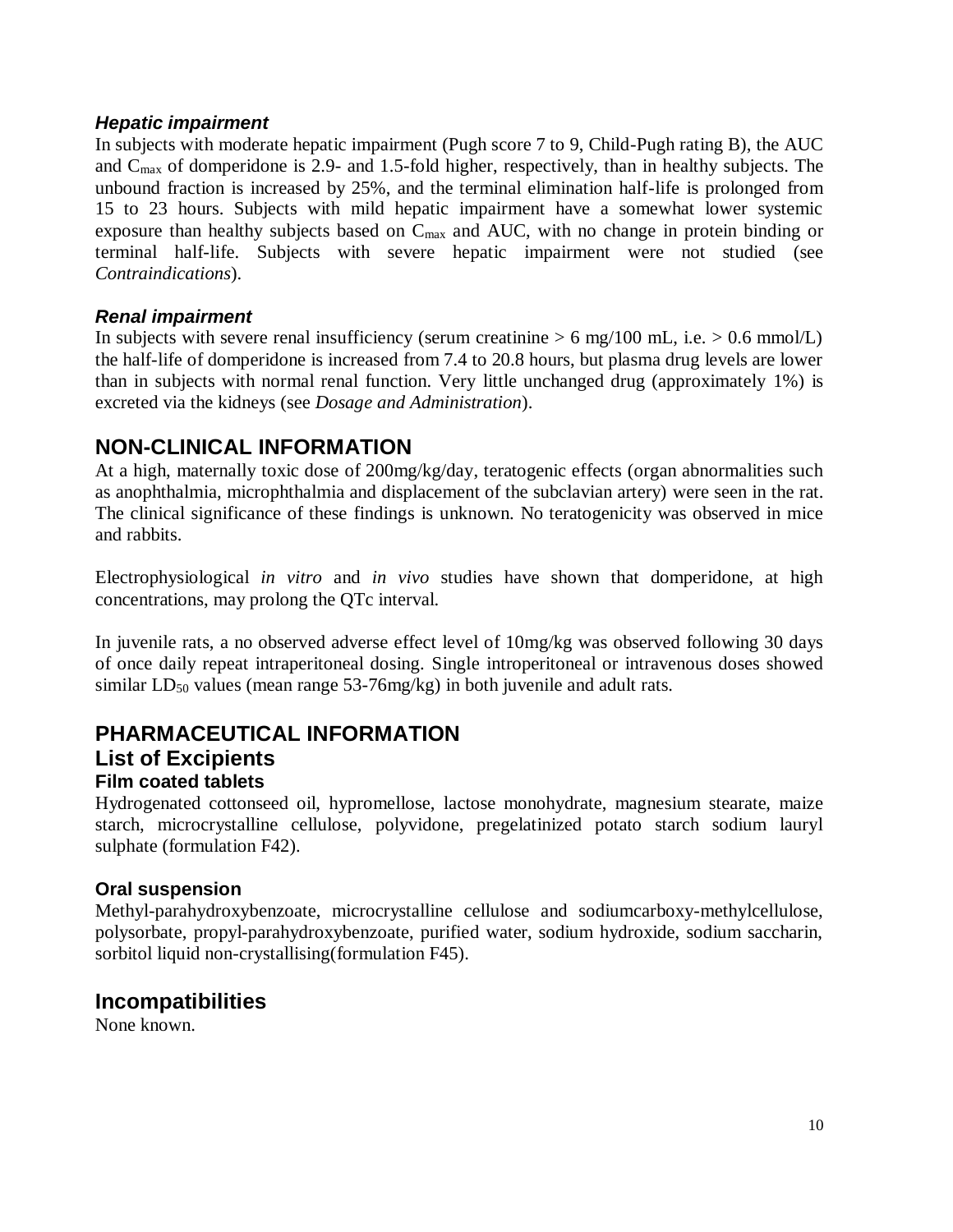# **Shelf Life**

Refer to Outer Carton

# **Storage Conditions**

Keep out of reach of children. Store between 15 and 30°C.

# **Instructions for Use and Handling Oral suspension**

Mix the contents of the bottle completely using a gentle tilting motion to avoid the formation of foam .

#### *Directions for opening the bottle*

Fig. 1: The bottle comes with a childproof cap, and should be opened as follows:

- Push the plastic screw cap down while turning it counter clockwise.
- Remove the unscrewed cap.

#### *Directions for using the measuring cup*

A measuring cup is supplied with the MOTILIUM<sup>®</sup> oral solution. Use the measuring cup just as it sits on the bottle. Make sure that the side with the graduations (the side that holds less) is uppermost; that is the side you have to fill. When the arrow on the side points up, the correct side is uppermost.

# **BATCH RELEASER**

Janssen Pharmaceutica NV Turnhoutseweg 30 B-2340 Beerse, Belgium

Janssen -Cilag Domaine de Maigremont 27100 Val de Reuil France

# **PRODUCT REGISTRANT**

Johnson & Johnson Pte Ltd 2 Science Park Drive #07 -13, Ascent